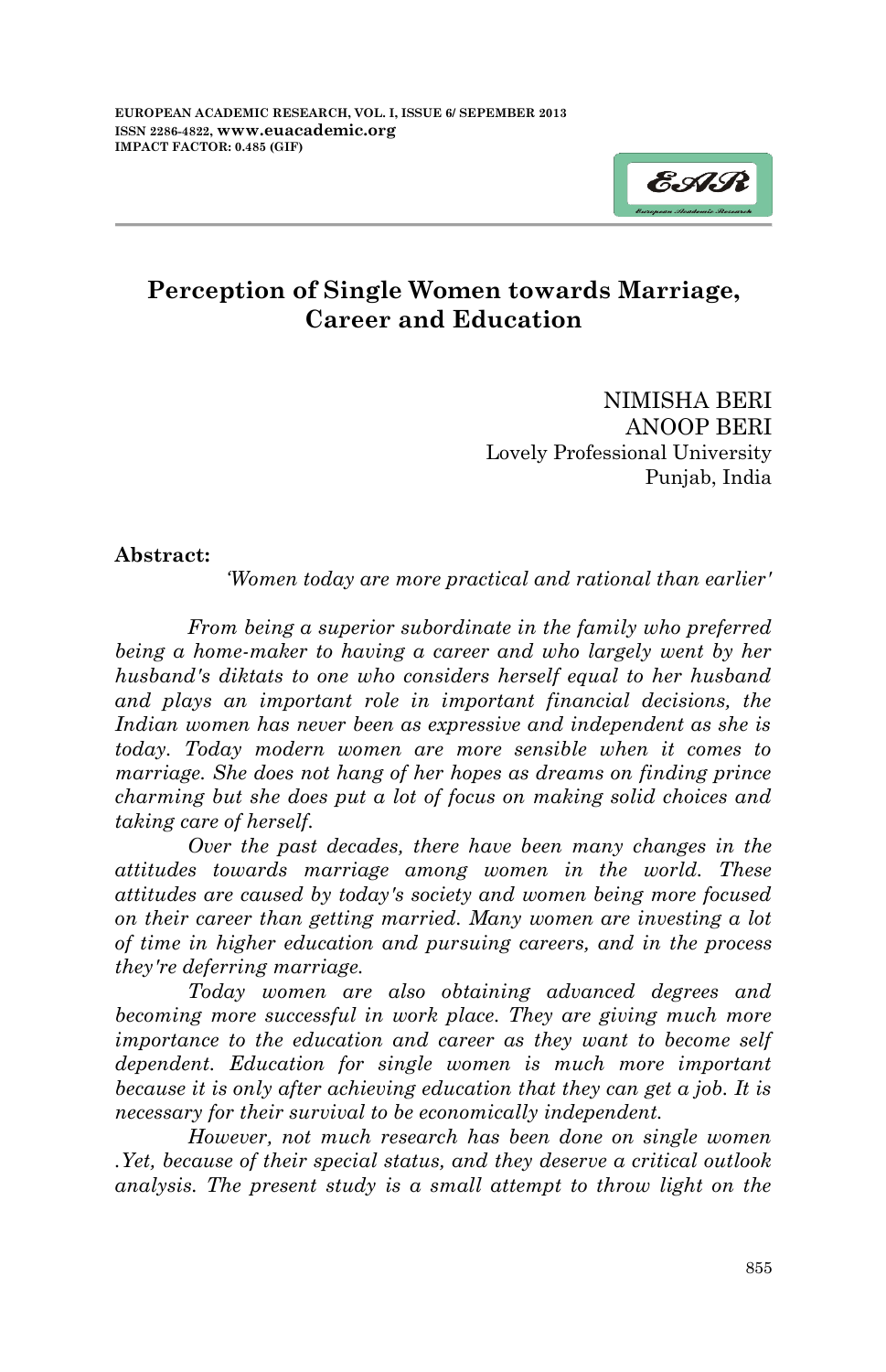*status and problems of unmarried working women, which so far have received little scholarly attention in India.*

**Key words**: Perception, Single woman, career, marriage, education.

Being single was not the dominating reality of my Life until others makes you aware of it -A respondent

The above judgment may be seen as an articulation of sociocultural belief. Such expression encompasses several issues, such as: why is a woman to remain dependent on males? Why is it difficult for a woman to decide her own life space? Does marriage have to be the be-all end –all of a woman"s life? More specifically, can a woman choose to remain single throughout her life in the existing Indian social set up? What are the options before her?

Getting marriage is one of the big decisions in a woman"s life. Historically, women have not had access to the same opportunities as men which encouraged them to marry just to make a better life for themselves. Today woman have more option, among which one of them is the right to be single.

Throughout history, a very different picture has been painted when it comes to the Single Woman vs. the Single Man. Single men are seen as "bachelors" - independent, having fun, and enjoying life to its fullest before getting "chained down" by a woman. Single women on the other hand, have long been seen as less than whole if they're not attached, lonely spinsters, and cat ladies. Hopefully by now in the age of human equality, we all know these archaic views is just that out of date, and untrue? Over the past decades, there have been many changes in the attitude toward marriage among the women and other society members. These attitudes are caused by today society and woman being more focused on their career then getting married. It has been observed that increased options outside marriage are more influential in a women"s decision not to marry, than the increased barriers to marriage.

According to Science Careers magazine, one reason that women might have less confidence than men in their careers is the pressures that they face in raising a family. And many women choose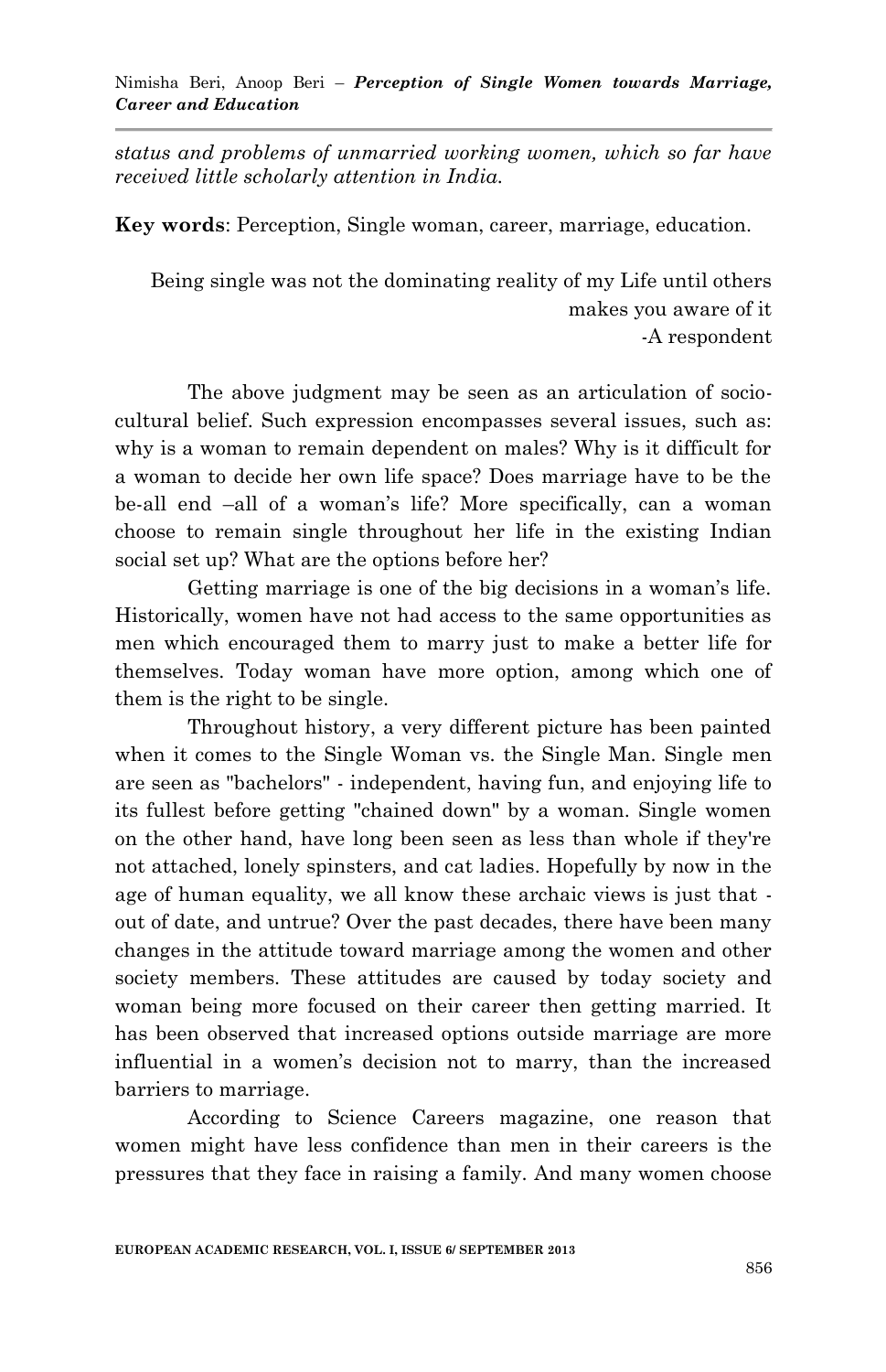a fulfilling career over a committed relationship today because they now have the freedom to make that choice. (Danzer 2011).

According to Matthew Fitzgerald (2009) reason for staying single is that you can enjoy the opportunity of building your career without draining the tons of energy a permanent relationship entails. You remain free to put in long hours, work on the weekends or do whatever else you have to do to be successful. This is especially true if you're working in any kind of time-demanding field, such as medicine, law or entrepreneurship.

According to the U.S. Census Bureau, there are more than 14 million unmarried women living alone -- about 15.2% of the total households in the nation. That percentage climbs slightly each year. In fact, in 2005 for the first time ever, households run by singles outnumbered households headed by married couples (Cory 2009).

Experts say that the divorce rate is one factor contributing to the trend. Another is a tendency among better educated, more secure women to postpone marriage.

Whatever the social pressure ,it is clear that singles have been growing in number in India .The figures reveal that, since the 1960s, there has been a marked increase in never –married woman. A brief survey of the Census Report 1961-1991 reveal that numerically they form a significant percentage of the population and therefore should not be overlooked. A census conducted in 1980 revealed that a large number of highly educated woman were still unmarried despite being above 40 year of age.

Regarding the changing attitude towards marriage, education and employment and single women, a few of the Asian studies, such as those Merchant (1935); Kapadia (1954); Desai (1959); Ross (1961); Hate (1969); KrishnaMurty (1970); Tripathi (1967); Narain (1975); Salaff (1981); Krishnakumari (1987); Rozario (1986); Rathaur (1990); Borooah (1993); Jethani (1994); Palariwala and Agnihotri (1994,1999) have shown that the attitudes of educated women particularly educated women ,have considered changed especially with regard to own status and with regard to marriage and the problems and constraints of the single women in specifically.

In a country like Bangladesh, where the purdah system is still prevent, a study conducted by Santi Rozario(1986) found that there has been an increase in the number of never married women among Muslim, Hindu and Christian Bengalis since the early 1970s. The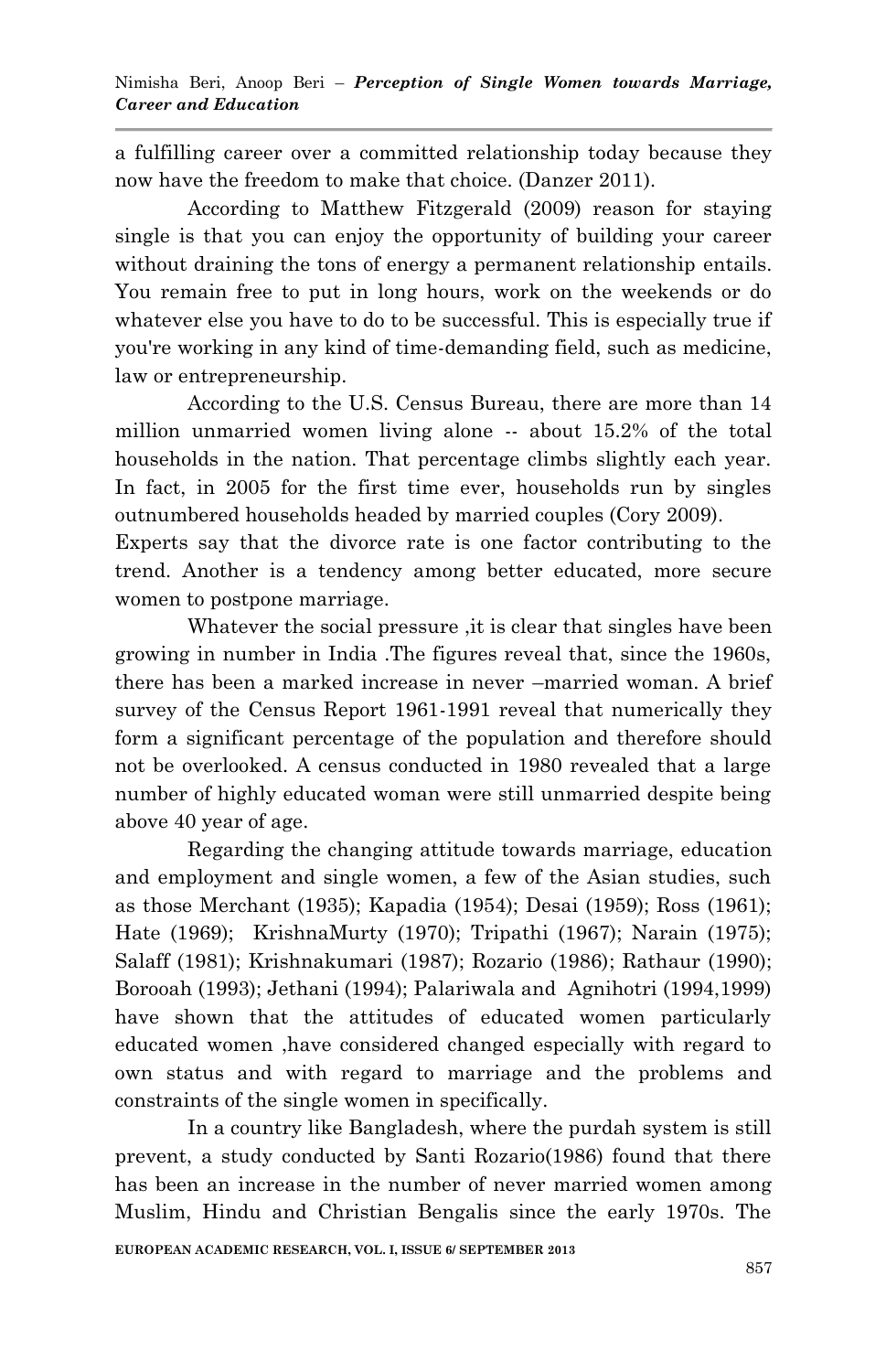causes for this new emerging phenomenon are related to socio – economic changes that have been taking place in Bangladesh since 1971. In her recent study (1998)"Disjunctions and Continuities: Dowry and the position of Single women in Bangladesh", the same author has stated that, besides other factors, dowry has acted as one of the causes for an increase in the number of girls remaining unmarried. Marcia Bedard (1992) and others contend that the happiness of single people is related to meeting their social and economic needs, not to the issue of being single.

A survey on single woman done by the website single-womantoday.com has find out certain reasons for woman being single.

Career driven:-"I have not put off relationships but my career comes before love. If marriage doesn't happen, so be it." - Rachel, 38 an IT manager.

One of the main reasons why women stay single is because women today are more driven to get the next promotion, become financially secure and to enjoy the fruits of their education and hard work. Marriage is way down in their list of goals to achieve.

The Asian avoidance of marriage is new, and striking. Only 30 years ago, just 2% of women were single in most Asian countries. The share of unmarried women in their 30s in Japan, Taiwan, Singapore and Hong Kong has risen 20 points or more. In Thailand, the number of women entering their 40s without being married increased from 7% in 1980 to 12% in 2000. In some cities, rates of non-marriage are higher: 20% among women aged 40-44 in Bangkok; 27% among 30-34 year-olds in Hong Kong. In South Korea, young men complain that women are on "Marriage strike."

"Becoming financially secure:- Because of education and exposure, women are becoming financially literate. They have learned to put their money on high yield investments and manage their finances. Many never married women are proud house owners and live a comfortable lifestyle. There is no longer a need to marry for financial security".

Independent:-"I am 50 and never married. I never wanted to. I have a satisfying job, my own apartment, and I enjoy my living space. I have a circle of friends and I meet my nuclear family often. I dine, travel, shop and jog alone but I don't feel odd. My hobbies like reading, writing and practicing yoga keep me energized. I don't want my life any other way" - Angela, a bachelorette, 50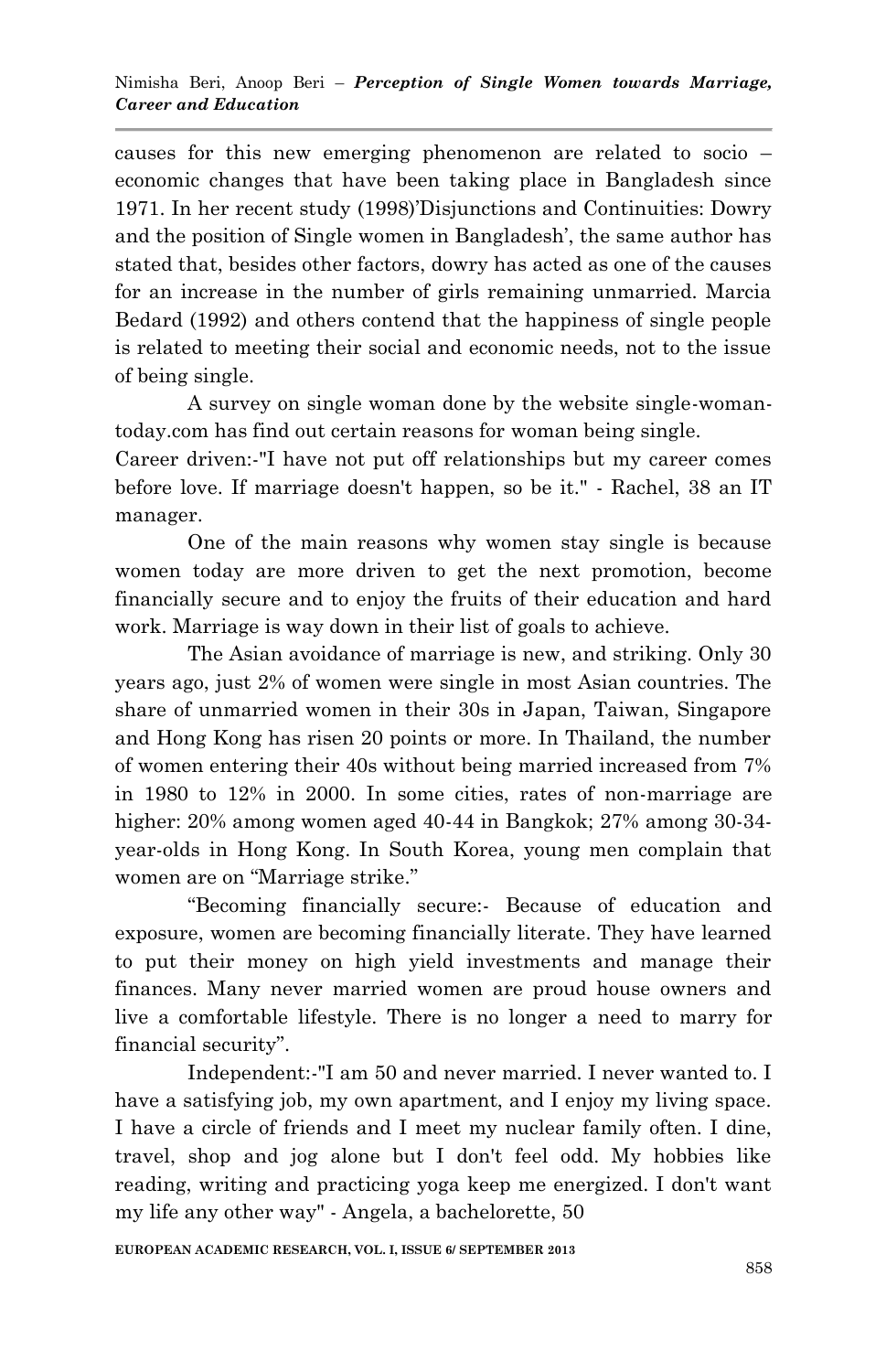Women have learned to create their own safe havens. They know how to feel good about themselves and manage their lives without the presence of men. They love the autonomy, of not being controlled and told what to do, when and how to do things. Not having to answer for their actions and decisions is bliss.

No desire for marriage:-One of the reasons why women stay single is because they have no desire for marriage. There are women who find meaning in life only through their faith and religion. And there are some individuals who have experienced traumatic childhood like rape or sexual abuse and have closed themselves off from intimacy and marriage.

The modern woman sees a life that is wide open for her and one with many opportunities and possibilities .While she is not against marriage ,She wants to succeed at her chosen career and she wants to be able to contribute to the overall wellbeing of a family, including from a financial angles.

In recent years, the increasing incidence of single hood among middle-class women is explained by their economic independence (Baker 1967; Adams 1976; Braito and Anderson 1983). Similar views are expressed by Freeman and Klaus, who opine that "employed or financially independent middle-class women ,no longer regarded marriage ,as necessary for financial support or for self respect .There are new acceptable means to earn money and a growing openness about the fragility of happiness in marriage.

The trend among women to wed later is closely related to education. The more education a woman has received, the more likely she is to delay marriage. For women in the 25 to 29 year old age bracket, 40% are single. However, of the university graduates in this same age bracket, 54% are single. Of the women in this age bracket with no more than a high school education, only 25% have remained single. (Sumiko Iwao 2011)

Nine of every 10 women still want to get married, but the kind of marriage they want has changed a lot in the past decade. There"s more emphasis on careers than ever before. Remaining a single woman is a choice that females often make in today society and it's becoming a more popular and accepted practice. Woman today are enjoying more success and independence than ever before and taking advantage of professional opportunities. Choosing to stay single is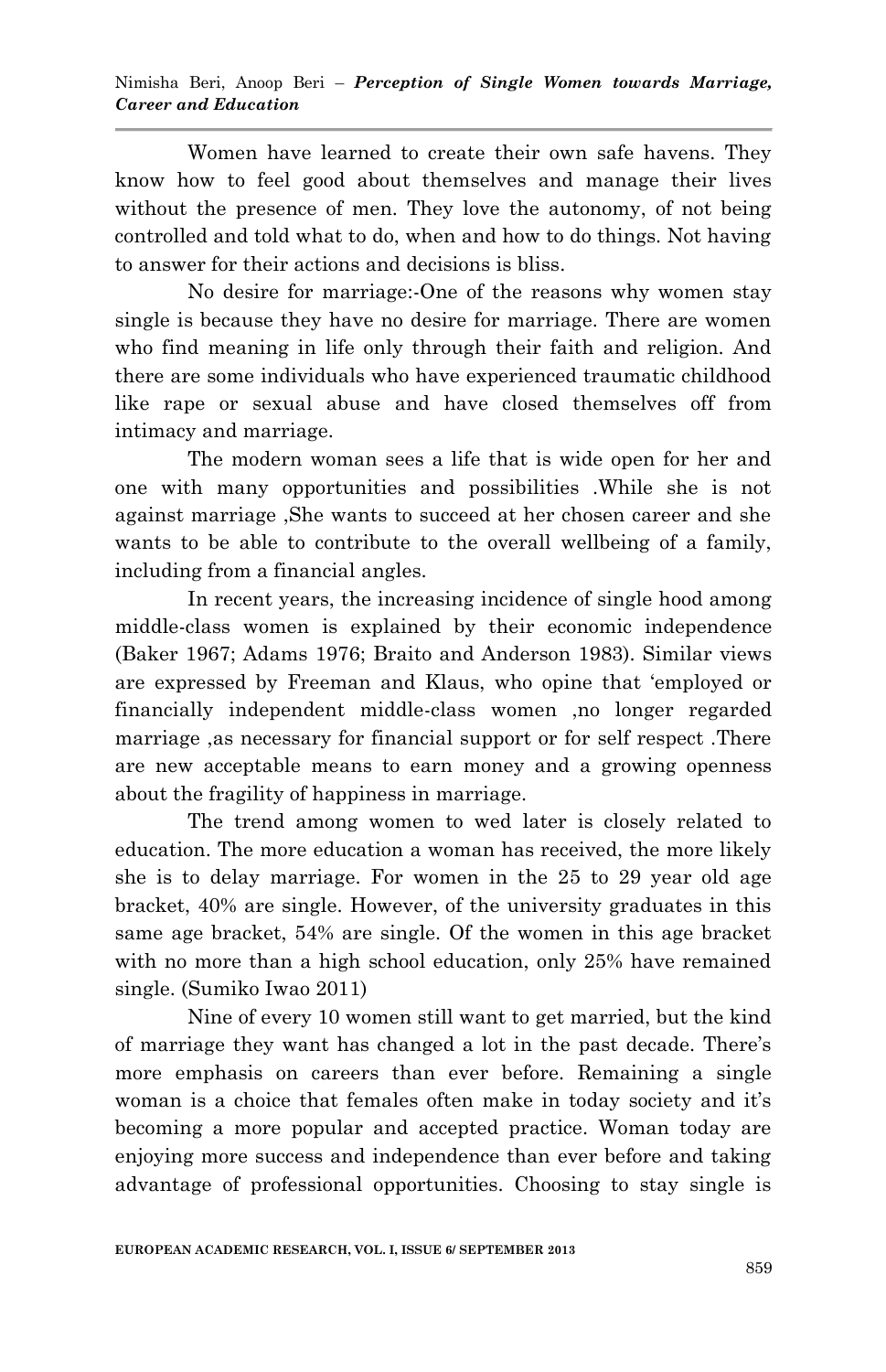becoming a preferred way of life for more woman today than at any other time.

''The cultural pattern is still for men to choose woman who are not their equals, even though women are increasingly becoming their equals in their careers and their education,'' said Laurel Richardson, a sociology professor at Ohio State University who has written a new book on single women and their options, ''The New Other Woman.'' (The Free Press).

Today women are also obtaining advanced degrees and becoming more successful in work place. They are giving much more importance to the education and career as they want to become self dependent. Education for single women is much more important because it is only after achieving education that they can get a job. It is necessary for their survival to be economically independent .Educational attainment of a woman plays an important part in determining her slandered of living , socio- cultural status and esteem in the society . Educational attainment influences her outlook, her attitude towards changing times and her capacity for adjustment to the myriad demands of her circumstances. Educational status can therefore be considered a useful index to socio –economic position of an individual. Previously they used to get married at early age but now time has changed. The researcher has selected this topic to know the perception of woman and the factors which are responsible for such a changes i.e. women becoming more self dependent and getting married late.

# **1.5 Objectives of the study**

- 1) To study the perception of single woman towards education
- 2) To study the perception of single woman towards career
- 3) To study the perception of single woman towards marriage

#### **1.6 Research questions**

- 1) What is the perception of single woman towards education?
- 2) What is the perception of single woman towards career?
- 3) What is the perception of single woman towards marriage?

# **1.7 Delimitations of the study**

- 1. This study will be delimited to the Punjab state.
- 2. This study will be delimited to the Jalandhar district of Punjab state.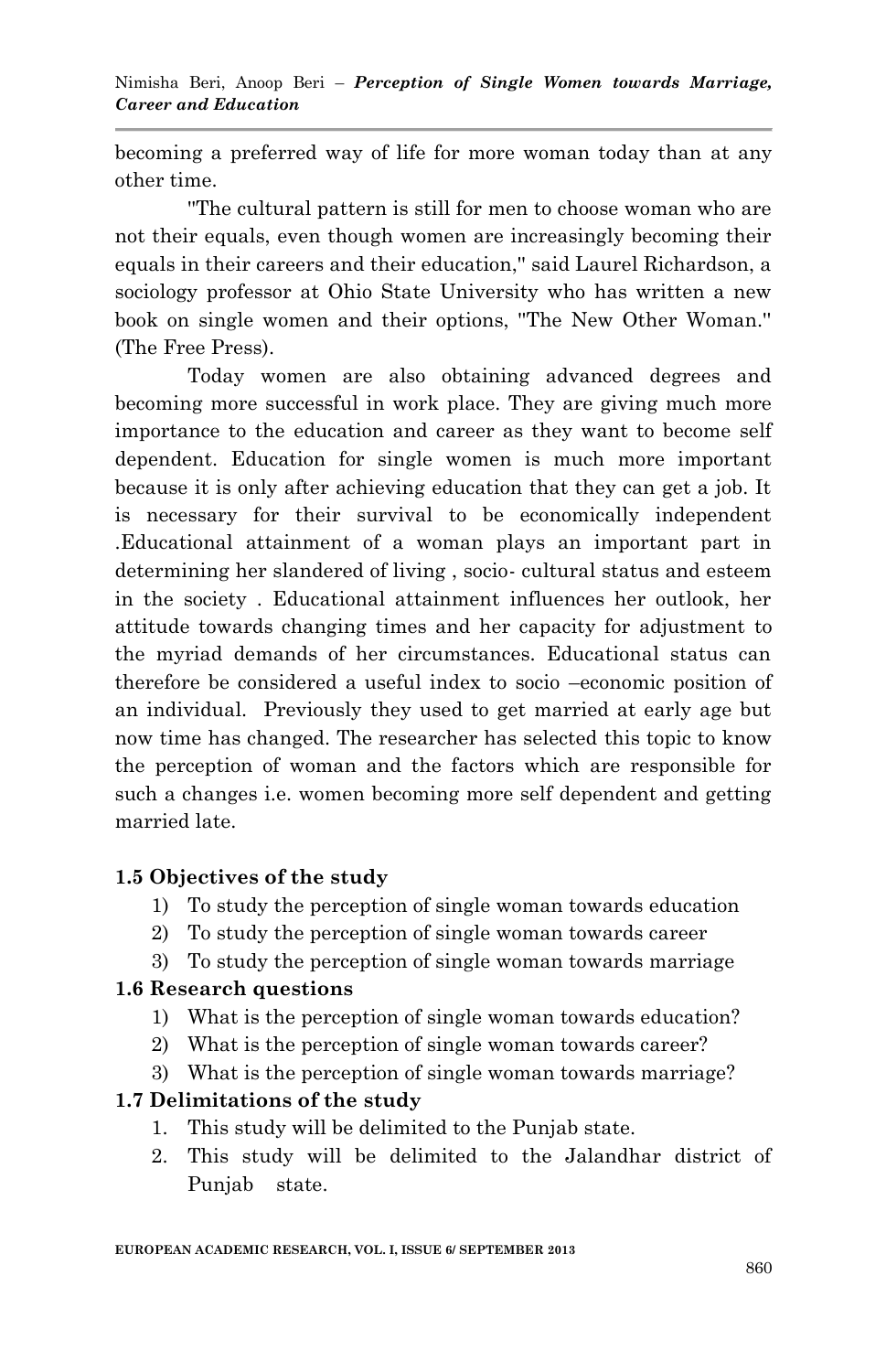3. The study will be limited only to the single women with different job profiles of Jalandhar district.

# **Method, Procedure and Sample**

In the present study the descriptive method is designed keeping in mind the aim of the study i.e. Perception of Single Woman Towards Marriage, Career and Education. The sampling frame for the present study constitutes multiple of different occupational women of Jalandhar district.. For present study the stratified & purposive sampling was used to draw the sample. 120 Women of different job profiles from Jalandhar district were selected for the study. In order to conduct the present study the investigator visited different women who are unmarried and are above the age of 28 years and working at different job profiles.

In the present study the investigator used the self developed scale on the "Perception of single women towards marriage, career and education."

# **Results and Interpretations**

In order to exercise the perception of single women towards marriage, career and education, the investigators used questionnaire for collecting data. Collected data was analyzed with the help of percentage value.

Table 3.1 shows that majority of the respondent were those who remained single out of their individual choice, cited reasons such as pursuit of career, unwillingness to marry, desire for self identity and independence, high ambitions, and dedication of life for a noble cause. They agreed that women can take better care of her parents if she is single.

They were not against the institution of marriage or were not influenced by other causes like physical disability among women; past experience of others like divorce, adultery, relationship; past experience of women itself; social maladies; fear of losing independence after marriage; expiry of age or the financial problem of parents. Single women think that marriage is not a barrier to achieve their goals of life. But they are afraid of getting victim of violence after marriage or lose their identity.

**EUROPEAN ACADEMIC RESEARCH, VOL. I, ISSUE 6/ SEPTEMBER 2013** Table 3.2 interprets majority of the single women want to make their own way in the society. They want to be independent in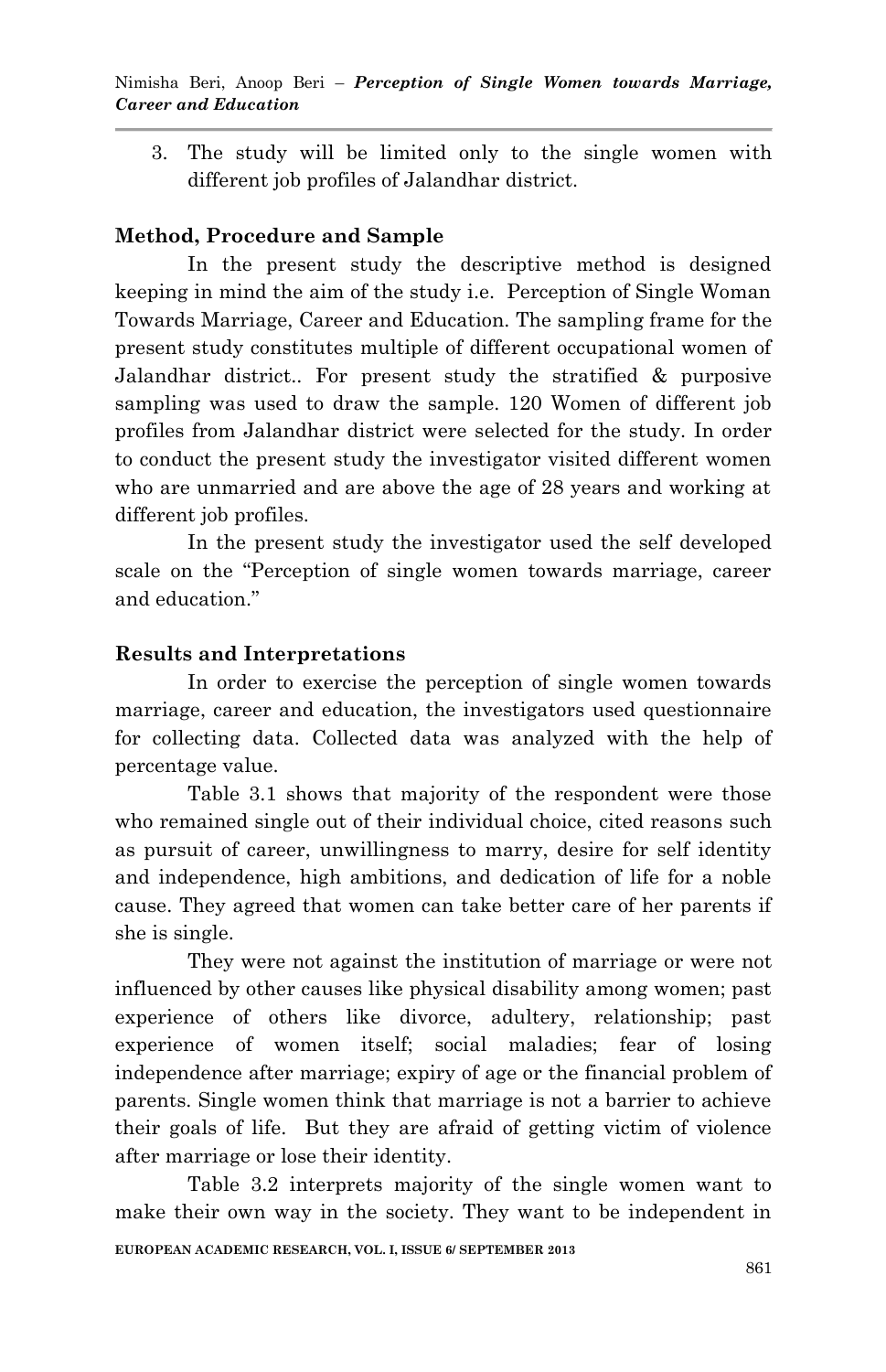their life. They prefer career more than their relationships. They want to compete with others in the society. They have so career oriented that they are ready to de night jobs and consider them safe for themselves. They think that marriage will bond their freedom, they will not be able to do whatever they want to do within their career hence they remain single.

According to Science Careers magazine, one reason that women might have less confidence than men in their careers is the pressures that they face in raising a family. And many women choose a fulfilling career over a committed relationship today because they now have the freedom to make that choice. (Danzer 2011). Now-a-days women usually prefer to take up a job and be economically and financially secure and in this process at times they cross marriageable age or become very ambitious. Women who are ambitious about her career might not wish to enter into marital life. Careers imply a long, if not lifetime commitment to moving upward through a series of related occupations and status according to a schedule (International Encyclopedia of Social Science 1972; 252).

According to Matthew Fitzgerald (2009) reason for staying single is that a women can enjoy the opportunity of building her career without draining the tons of energy a permanent relationship entails. She remain free to put in long hours, work on the weekends or do whatever else she has to do to be successful.

From table 3.3 it is clear that single women want to be economically independent for which they think that education is an important aspect. Almost majority of women are in favor of education. They consider education as an important tool for the survival in the society. Women consider education as an important factor, helping them in decision making. They believe that educated women can do all the things as men in their profession as education makes the women self-confident & help them to build up their self- esteem.

But they do not consider marriage as a barrier in the way to attain formal education. Majority of single women believe that even less educated women can lead a happy & independent life.

#### **Conclusion**

**EUROPEAN ACADEMIC RESEARCH, VOL. I, ISSUE 6/ SEPTEMBER 2013** The study concludes that woman who are independent, who stand on their own two feet usually have higher expectations for their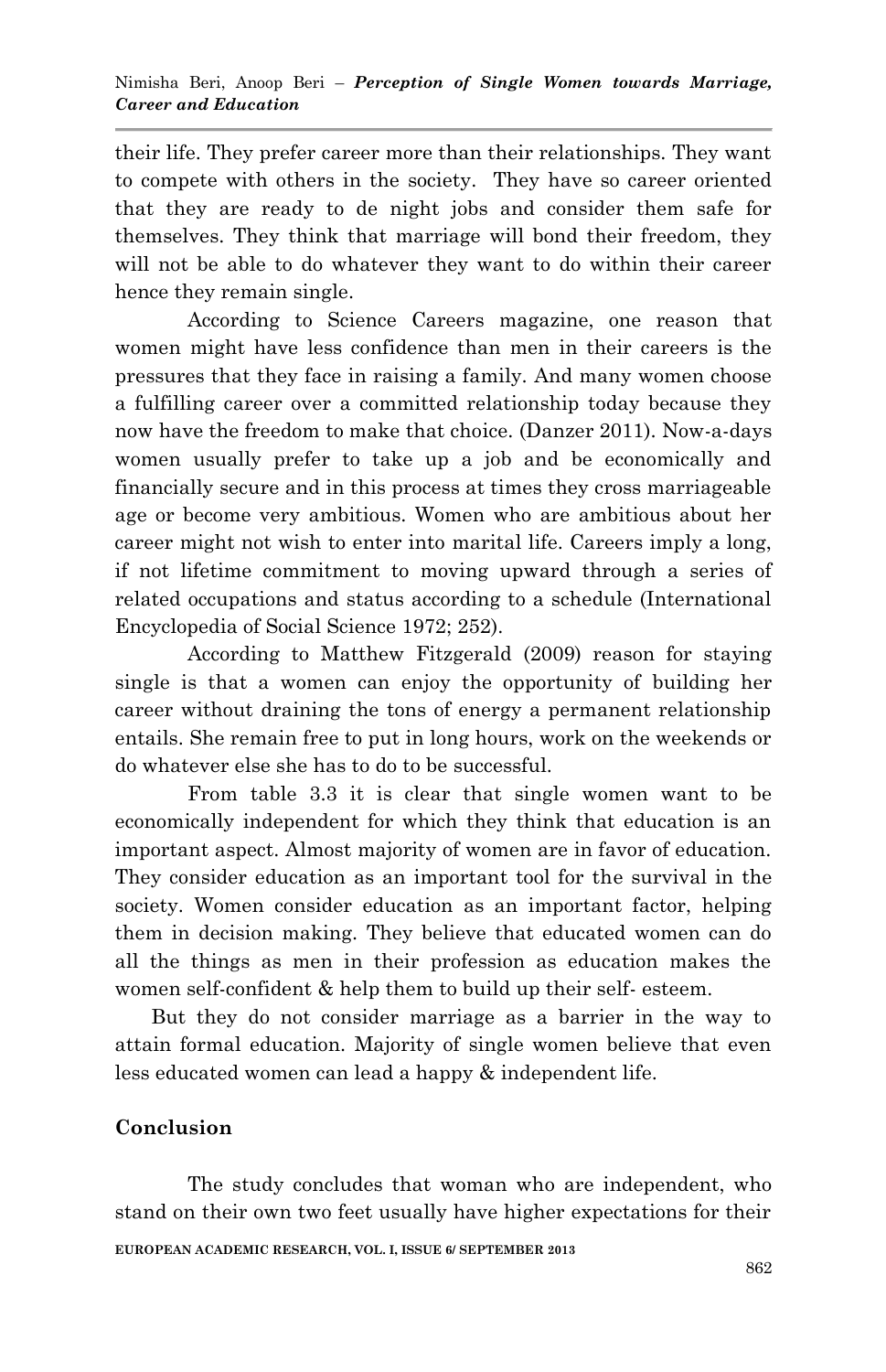spouses. A career is an important and necessary component of their lives providing them with economic security, social identify and freedom to pursue an independent life. For many of the woman their career was a significance factor which enables them to negotiate specific life style choices.

The new opportunities for education and employment, the emergence of new socio-economic patterns, as a result of growing patterns of urbanization and new developmental models as well as the privileges of new, equal, legal and political rights to women, are also slowly changing the traditional concepts of the role and status of women in contemporary Indian society.

Most of the single women are happy to be single, have thinking and working freedom and earn self-sufficient income. Most women believe that marriage is not necessary and not good for woman. Single woman are able to take care of themselves without marriage. Marriage is not good because it is woman burdens with regard to being single, all single women believe that single makes their lives flexible and independent in terms of living, working, finance, private time, resulting in value and happiness.

Women have shown improvement in education and now are a big part of the workforce. With this in their hands, women no longer have the need to rely on men for support. Today those women who marry latter are likely to have a career, be financially stable and be at least middle class.

Education for single women was very important because it was only after acquiring education that they could get a job. In some cases, girls were unwilling to marry in the absence of a suitable partner of their choice, academic caliber and understanding, etc.

The parental house seems to offer the best possible security to single women. This also indicates that familial relationship still ensures help and support to same single women in the changing society. They feel that the parental house or living with parents provides them with a feeling of security and respectability. The women considering the factor of security do not prefer to live in rented accommodation. The study also revealed that whether or not their decision was voluntary, their family members provided support, especially parents.

The study has indicated that there is a qualitative acceptance of education as a necessity for women. This represents a clean departure from the traditional outlook on the primary role of women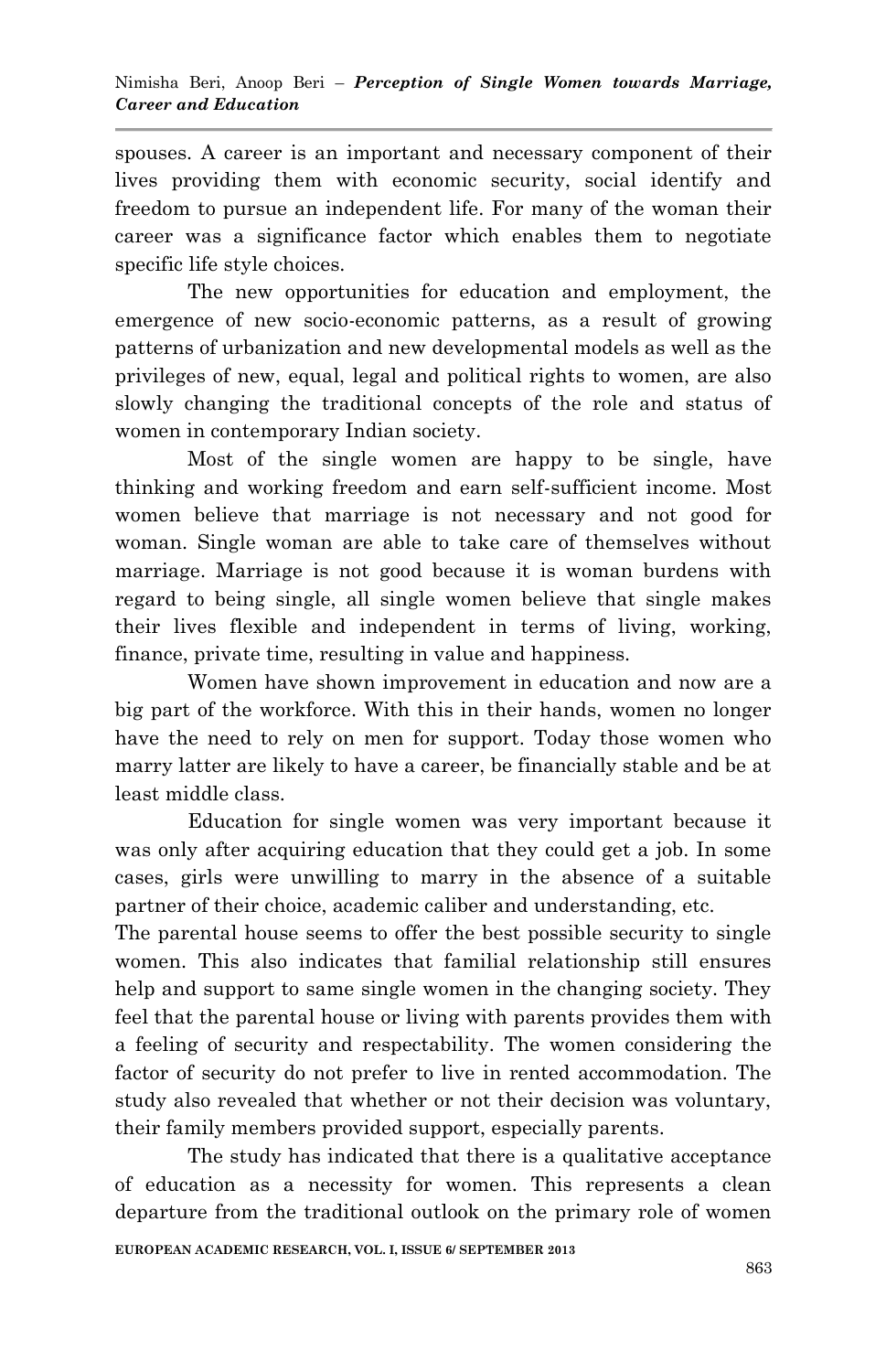in society as homemaker or wife/mother. Earlier the education of women was not considered a primary thing. While discussing choice and voluntariness it was evident that some women have decided to be single whilst others have opted for singlehood because of decisions they had made at various stages in their lives or because circumstances had not been in favor of them.

### **BIBLIOGRAPHY:**

Adams. M. 1976. *Single Blessedness: Observations on the Single Status in Married Society*. New York: Basic Books.

Baker, L.G. 1967. "The Personal and Social Adjustment of the Never Married Woman." *Journal of Marriage and the family* 30: 473- 479.

Barooah, J.1993. Single Women in Assamese Hindu Society.

Bennett, Jane. 2002. *Sexual violence/ Sexual Harassment: A Handbook of Resource*. Cape Town.

Braito, R. and Anderson, D. 1983. "The Ever Single Elderly Woman." In *Older Women: Issues and Prospects*, edited by E.W. Mark son. Lexington, MA: Lexington Books.

Cory. 2008. http:// Wealthisgood. Blogspot. Com/2008/04/Successful-Women-Stay-html Successful women stay single.

Danzer, Skye. 2011. *Social Support*, *Life Events and Depression*. Orlando Academic Press.

Desai, N. 1957.*Women in Modern India*. Bombay: Vora and Co.

Dixon, R.B. 1978. "Late marriage and Non-marriage as Demographic Reponses: Are they similar?" *Population studies* 32: 449- 466.

Duby. 1963. *Women and Kinship: Comparative Perspective on Gender in South and South East Asia*. New Delhi.

Edwards, M. and Hoover, E.1974. *The Challenge of Being Single*. Los Angeles: New American Library.

Fonseca, M.1996. "Counseling for Marital Happiness." Bombay: Manak –tales.

**EUROPEAN ACADEMIC RESEARCH, VOL. I, ISSUE 6/ SEPTEMBER 2013** Freeman, R. and Klaus, P.1984. "Blessed or Not :The New Spinsters in England and the United States in the late Nineteenth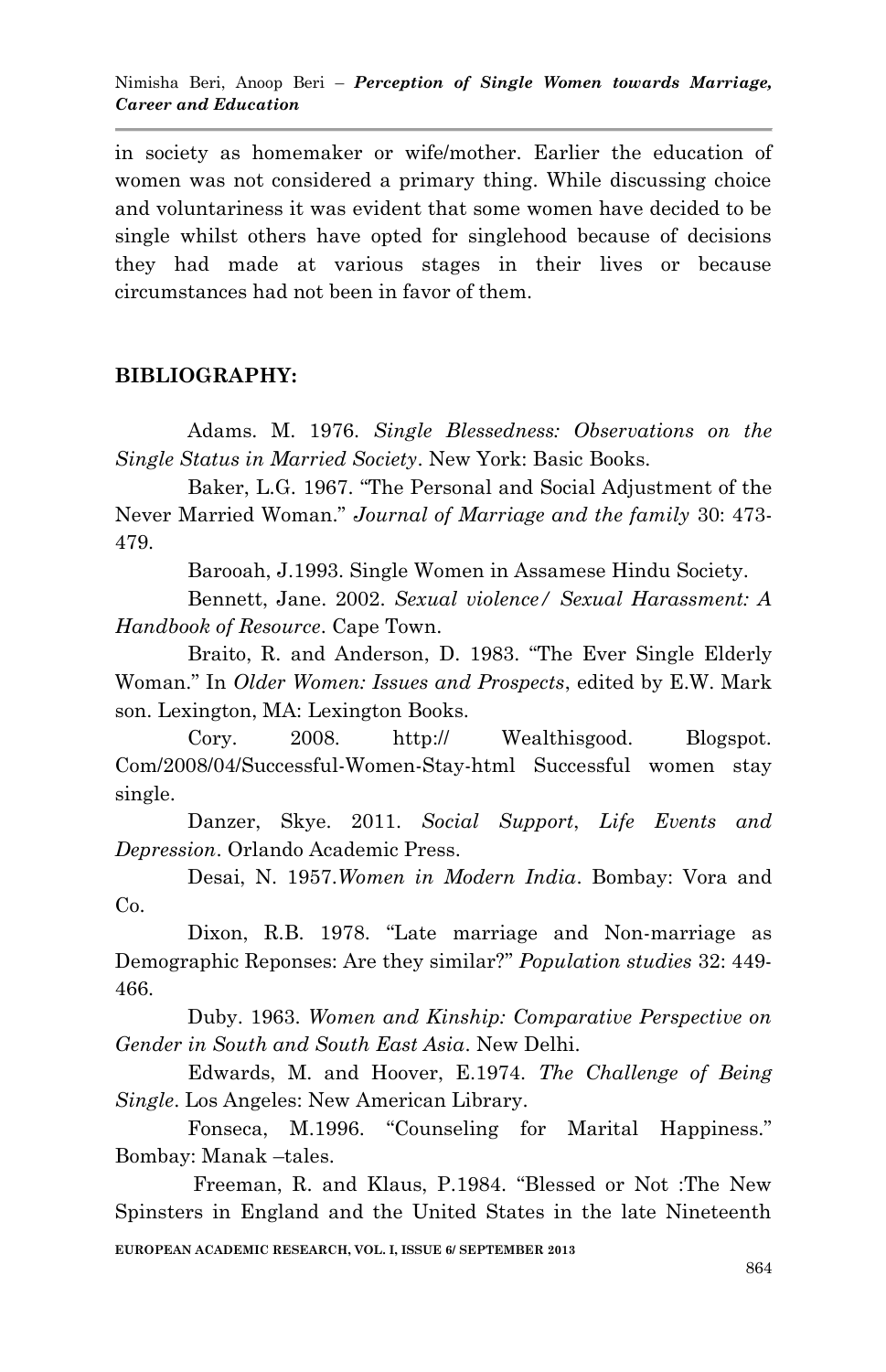and Early Twentieth Centuries." *Journal of Family History* 9: 394- 414.

Ghadially, R. and Kumar, P. 1986. "Staying as Single Women." *Social Welfare* 33(4):10-12.

Gita Sen. (ed.) *Women's Empowerment and Demographic Process.* New York: Oxford University Press.

Glick, P.1975. "A Demographer Looks at the American Family." *Journal of Marriage and the Family* 37: 15-26.

Goldscheider, F.K. and L.J.Waite. 1986. "Sex difference in the entry into marriage." *American journal of sociology*.

Gutek, B.A.& Larwood. L. 1987. "Introduction: women"s career are important and different." In *Women's Career Development*, edited by B.A. Gutek and L. Larwood, 7-14. Newbury Park, CA: Sage.

Hate, C. 1969. *Changing Status of Women*. Bombay: Allied Publishers.

Jain, D. 1976. *Indian Women: Looking Back in History*. New Delhi and Patiala: Romila Thapar, Publications Division, Ministry of Information and Broadcasting, GOI.

Jethani, U. 1994. *Single Women*. New Delhi: Rawat Publications.

Johnson, M. and Susan, E. 1984. "Life Adjustment of the Never-Married: A Review with Implications for Counseling." *Journal of Counseling and Development* 63(4): 230-236.

Kapadia, K.M. 1988*. Marriage and Family in India*. Calcutta: Oxford University Press.

Krishna Kumari, N. S.1987. *Status of Single Women in India: A Study of Spinsters Widows and Divorce.* New Delhi: Uppal Publishing House.

Krishnamurti, N.S.R.1970. "The Emerging Young Women of India." *Journal of family welfare* 16(4): 33-38.

Levy, M.J. 1949. *The Family Revolution in Modern China*. Cambridge: Harvard University Press.

Merchant, K.T.1935. *Changing Views of Marriage and the Family*. Madras: B.G.Paul and Co.

Narain, D. 1975. *Exploration in the Family and other Essays*. Bombay: Thacker & Co. Ltd.

Palariwala, R. 1999. "Beyond Myths: The Social and Political Dynamic of Gender." In *Institutions Relations and Outcomes: A Framework and Case Studies for Gender Aware Planning,* edited by

**EUROPEAN ACADEMIC RESEARCH, VOL. I, ISSUE 6/ SEPTEMBER 2013**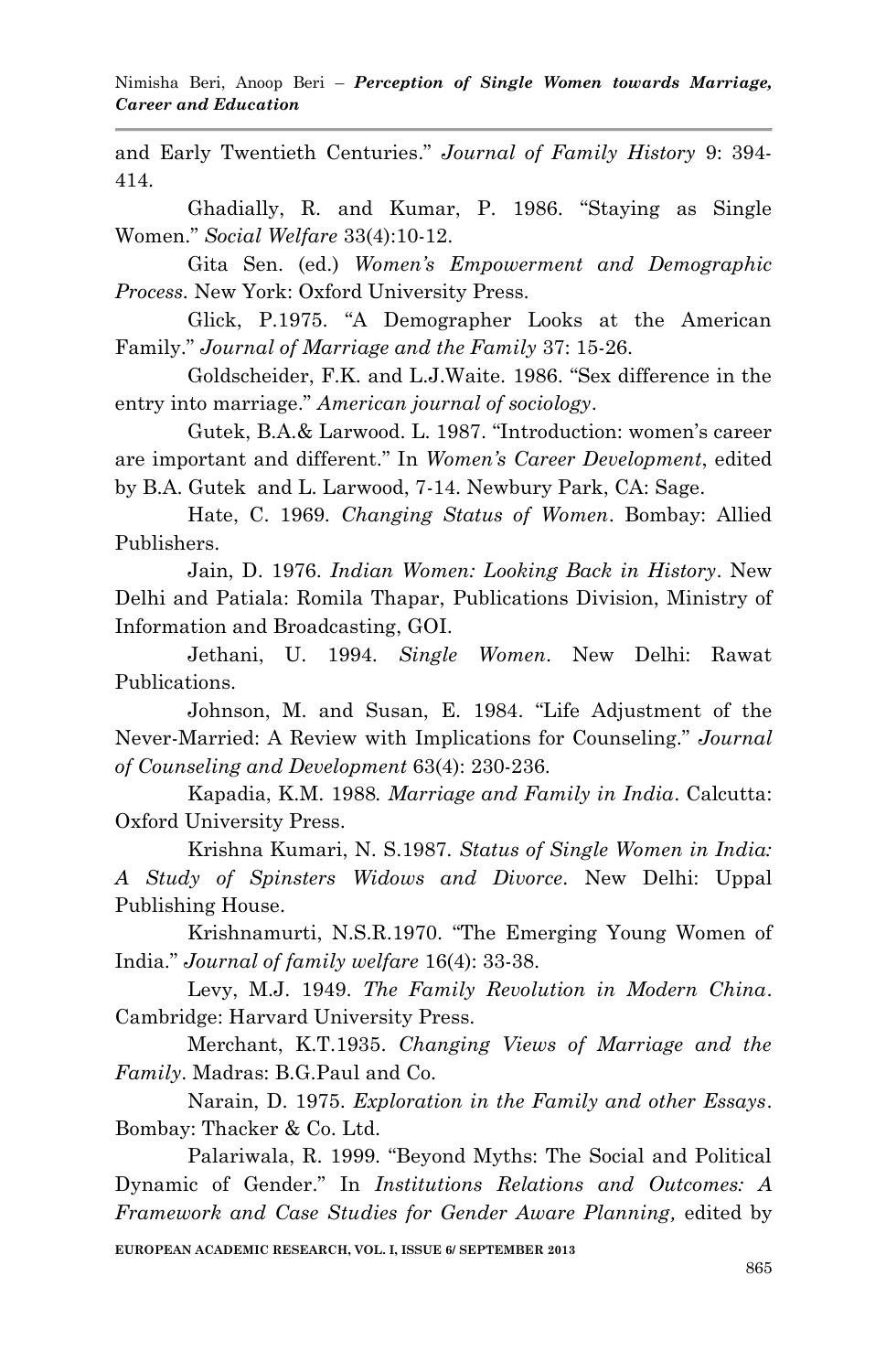Nyla Kabeer and Rammya Subhramanyam. New Delhi: Kali for Women.

Rathaur. 1990. *Women Work and Marriage in Urban India*. New Delhi: Sage Publication.

Ross, A. 1961. *The Hindu Family in its Urban Setting*. Toronto: Toronto Press.

Rozaria, S. 1986. "Disjuctions and Continuities: Dowry and the Position of Single Women in Bangladesh." In *Negotiation and Social Space: A Gendered Analysis of Changing Kin and Security Network in South Asia and Sub Saharan Africa,* edited by Carla Risseeuw and Kamla Ganesh. New Delhi: Sage Publications.

Salaff, J.W.1981.*Working Daughters of Hong Kong: Filial Piety or Power in the Family*. Cambridge University Press.

Stein, P.1976. *Single.* New Jersey, Englewood Cliffs, N .J.: Prentice-Hall.

Stein, P. 1978. "The Life Style and Life Changes of the Never Married." *Marriage and Family Rewiew*. July/August: 1-11.

Stephenson, M.B. & Burge, P.L. 1997. "Eliciting women's voices: Vocational choice and educational climate for women in nontraditional occupational programs." *Journal of vocational educational education research* 22: 153-171.

Sumiko. 2011. *Women in a Development Society*. New Delhi: Ashish Publishing House.

Thereon. 1999. "Changing attitude towards Family issues in the United States." *Journal of Marriage and the Family* 51: 873-893.

Watkins, S.C.1984. "Spinsters." *Journal of Family History* 9: 310-325.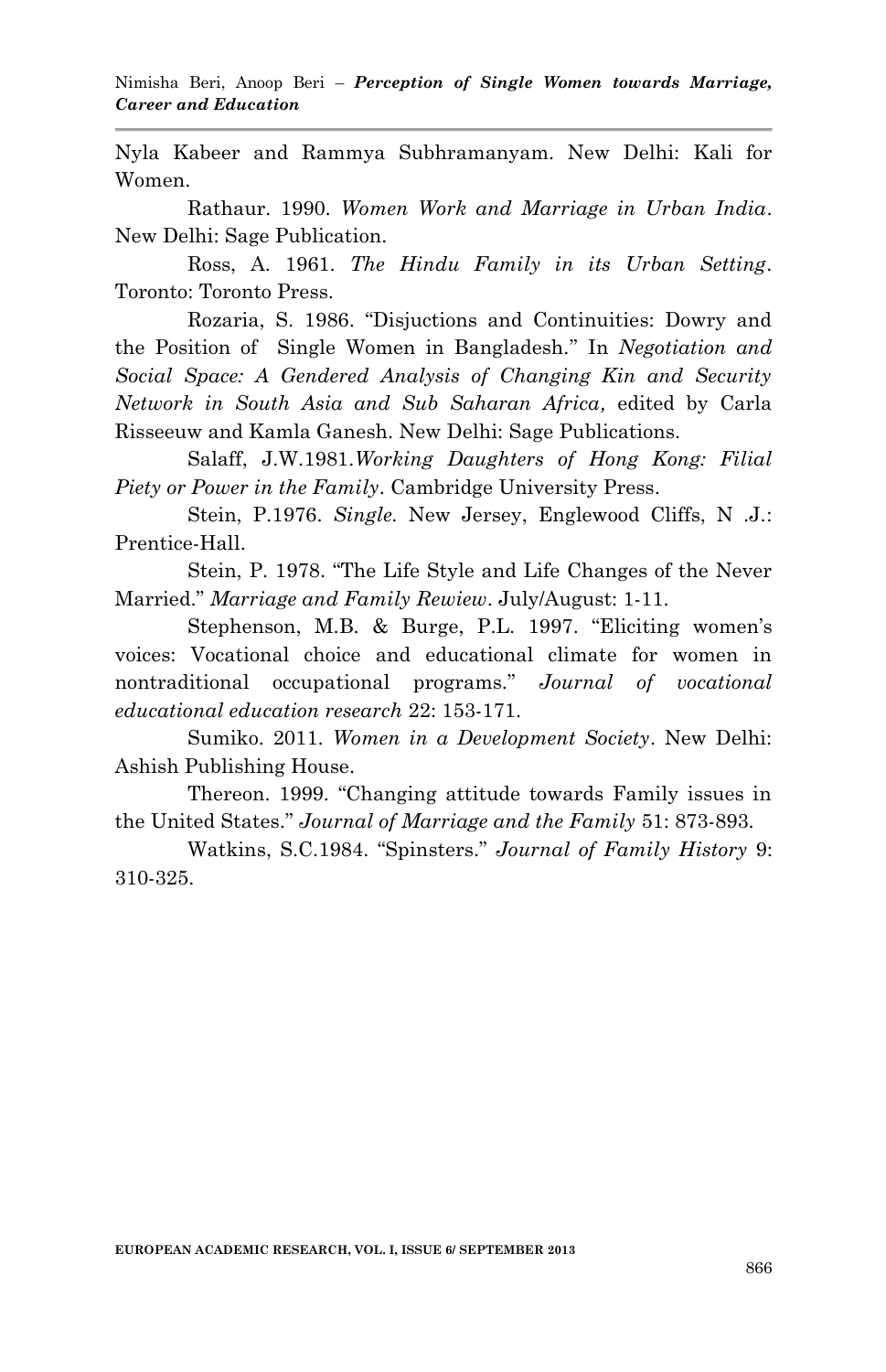|                        |  |  |  |  |  |  | Table 3.1 Showing Results Pertaining to the Perception of Single |  |  |
|------------------------|--|--|--|--|--|--|------------------------------------------------------------------|--|--|
| Women towards Marriage |  |  |  |  |  |  |                                                                  |  |  |

| Sr. No | <b>QUESTIONS</b>                                                                                                   | <b>SD</b>                | А            | N             | D             | <b>SD</b>                        |
|--------|--------------------------------------------------------------------------------------------------------------------|--------------------------|--------------|---------------|---------------|----------------------------------|
| 1.     | Single women get equal respect<br>in society as the married women                                                  | 21<br>(17.5)             | 64<br>(53.3) | 23<br>(19.16) | 12<br>(10)    | $\Omega$<br>(0)                  |
| 2.     | It is good for single women to<br>have male friend than to<br>get<br>married.                                      | 5<br>(4.16)              | 15<br>(12.5) | 48<br>(40)    | 49<br>(40.8)  | $\overline{\mathbf{3}}$<br>(2.5) |
| 3.     | The single woman not married is<br>in better position to take care of<br>her parents.                              | 20<br>(16.6)             | 52<br>(43.3) | 39<br>(32.5)  | 7<br>(5.8)    | $\overline{2}$<br>(1.66)         |
| 4.     | The<br>single<br>women<br>finds<br>acceptance in the contemporary<br>Society,<br>even<br>though<br>not<br>married. | 10<br>(8.3)              | 61<br>(50.8) | 39<br>(32.5)  | 10<br>(8.3)   | $\overline{0}$<br>(0)            |
| 5      | The single women can lead a<br>happy life without any male<br>support.                                             | 15<br>(12.5)             | 39<br>(32.5) | 53<br>(44.16) | 11<br>(9.16)  | $\overline{2}$<br>(1.66)         |
| 6.     | Physical disability among women<br>is one of the cause<br>for being<br>unmarried.                                  | $\theta$<br>(0)          | 15<br>(12.5) | 34<br>(33.9)  | 50<br>(41.6)  | 21<br>(17.5)                     |
| 7.     | The experience of others like<br>divorce, adultery, relationship<br>also causes the women not to<br>marry.         | $\Omega$<br>(0)          | 10<br>(8.3)  | 41<br>(34.16) | 56<br>(46.6)  | 13<br>(10.8)                     |
| 8.     | Sometimes, past experience of<br>women is the cause to remain<br>single.                                           | $\overline{2}$<br>(1.66) | 13<br>(10.8) | 43<br>(35.8)  | 48<br>(40)    | 14<br>(11.66)                    |
| 9.     | The women think that marriage<br>is a barrier in the way to achieve<br>their goals of life.                        | 5<br>(4.16)              | 20<br>(16.6) | 42<br>(35)    | 42<br>(35)    | 11<br>(9.16)                     |
| 10     | The women show reluctance to<br>marriage due to fear of losing<br>their independence                               | $\overline{2}$<br>(1.66) | 13<br>(10.8) | 48<br>(40)    | 41<br>(34.16) | 16<br>(13.33)                    |
| 11     | Women remain single because<br>the age of marriage expires.                                                        | 3<br>(2.5)               | 18<br>(15)   | 40<br>(33.3)  | 48<br>(40)    | 11<br>(9.16)                     |
| 12     | The financial problem of parents<br>is one of the causes to remain<br>single.                                      | 3<br>(2.5)               | 18<br>(15)   | 38<br>(31.6)  | 54<br>(45)    | 7<br>(5.83)                      |
| 13     | Women prefer to remain single<br>as she is afraid of becoming<br>victim of violence                                | 22<br>(18.3)             | 36<br>(30)   | 37<br>(30.8)  | 21<br>(17.5)  | $\overline{4}$<br>(3.33)         |
| 14     | Sometimes social maladies make<br>women lose interest in marriage.                                                 | $\mathbf{1}$<br>(0.8)    | 15<br>(12.5) | 36<br>(30)    | 51<br>(42.5)  | 17<br>(14.6)                     |
| 15     | Now a day's woman remains<br>single because they are not to<br>find suitable match.                                | $\Omega$<br>(0)          | 20<br>(16.6) | 34<br>(28.3)  | 49<br>(40.8)  | 17<br>(14.16)                    |

Values in bracket show percentage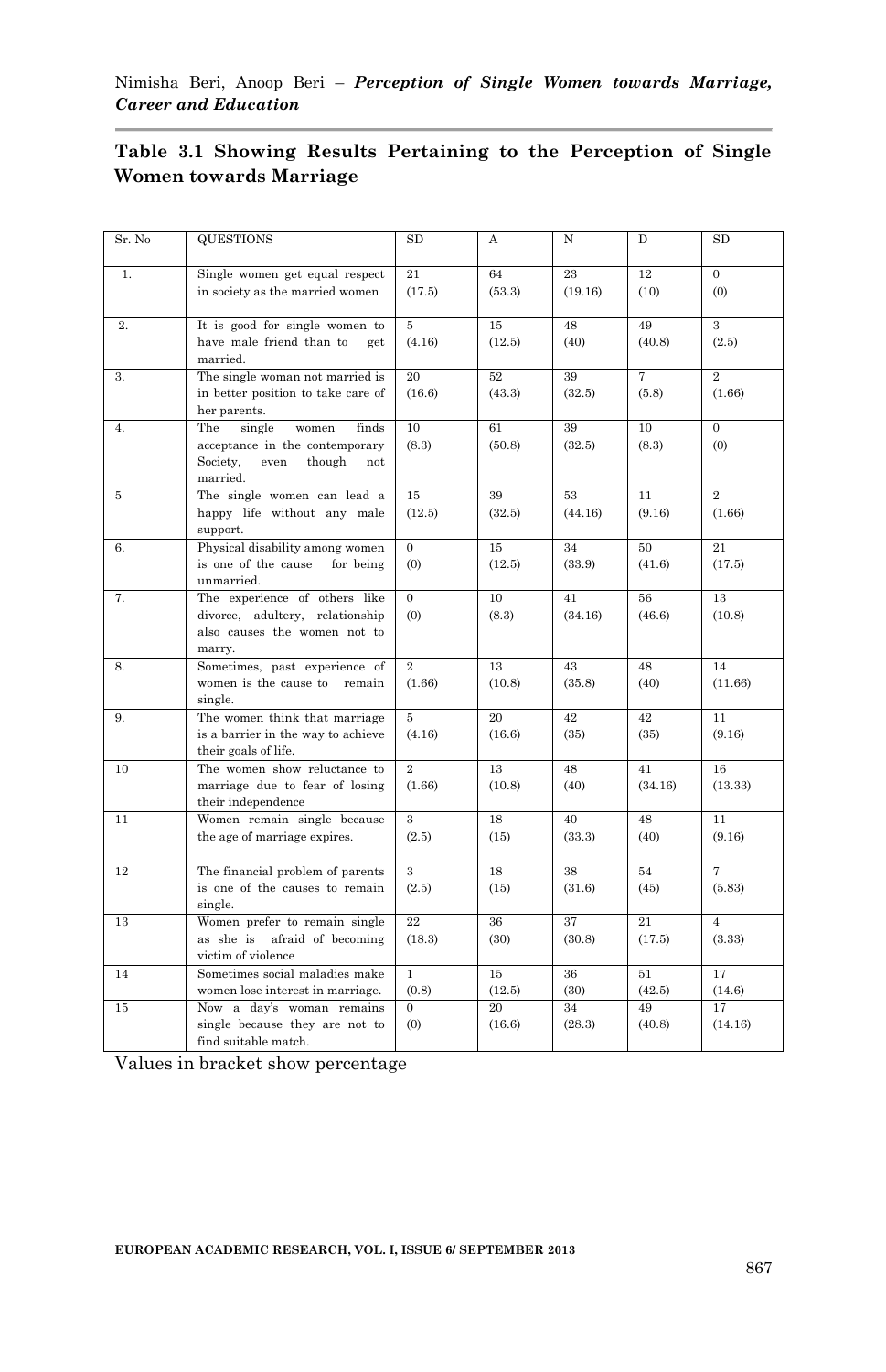| Sr. No.        | <b>QUESTION</b>             | <b>SA</b>      | A       | N       | D              | SD             |
|----------------|-----------------------------|----------------|---------|---------|----------------|----------------|
| 1.             | The late night jobs are     | 11             | 37      | 43      | 22             | $\overline{7}$ |
|                | safe for women              | (9.16)         | (30.8)  | (35.5)  | (18.3)         | (5.83)         |
|                | The career opportunities    | $\overline{A}$ | 16      | 22      | 57             | 21             |
| $\overline{2}$ | for women come to an        | (34.16)        | (3.33)  | (18.3)  | (47.5)         | (17.5)         |
|                | end after marriage.         |                |         |         |                |                |
| 3              | In<br>present<br>scenario,  | 14             | 64      | 35      | 7              | $\overline{0}$ |
|                | women<br>are<br>more        | (11.66)        | (53.3)  | (29.16) | (5.83)         | (0)            |
|                | conscious of high status    |                |         |         |                |                |
|                | and luxurious life.         |                |         |         |                |                |
| $\overline{4}$ | Women do not want to        | 24             | 70      | 19      | $\overline{7}$ | $\overline{0}$ |
|                | lag behind in the society.  | (20)           | (58.3)  | (15.8)  | (5.83)         | (0)            |
|                |                             |                |         |         |                |                |
| 5              | Now a day's women give      | 16             | 52      | 34      | 18             | $\overline{0}$ |
|                | more preference to their    | (13.3)         | (43.3)  | (28.33) | (15)           | (0)            |
|                | career than relationship    |                |         |         |                |                |
| 6              | Women<br>remain             | 26             | 47      | 27      | 15             | 5              |
|                | unmarried because they      | (21.6)         | (39.16) | (22.5)  | (12.5)         | (4.16)         |
|                | freedom.<br>want            |                |         |         |                |                |
|                |                             |                |         |         |                |                |
| 7              | Women do not want to        | 22             | 62      | 28      | 5              | 3              |
|                | depend on others for the    | (18.3)         | (51.66) | (23.3)  | (4.16)         | (2.5)          |
|                | fulfillment of her needs.   |                |         |         |                |                |
| 8              | Women want to prove her     | 17             | 43      | 34      | 22             | $\overline{4}$ |
|                | worth in the society by     | (14.16)        | (35.8)  | (28.3)  | (18.3)         | (3.33)         |
|                | remaining<br>single.        |                |         |         |                |                |
|                | Women                       |                |         |         |                |                |
|                | want to prove her worth     |                |         |         |                |                |
|                | the<br>in.<br>society<br>bv |                |         |         |                |                |
|                | remaining Single            |                |         |         |                |                |
| 9              | By<br>remaining<br>single,  | 13             | 48      | 42      | 16             | $\mathbf{1}$   |
|                | women<br>want<br>to         | (10.8)         | (40)    | (35)    | (13.3)         | (0.8)          |
|                | contribute to the welfare   |                |         |         |                |                |
|                | of society                  |                |         |         |                |                |
| 10             | Single women want to        | 30             | 45      | 33      | 12             | $\overline{0}$ |
|                | secure their future by      | (25)           | (37.5)  | (21.5)  | (10)           | (0)            |
|                | attaining<br>higher         |                |         |         |                |                |
|                | education.                  |                |         |         |                |                |
| 11             | Women do not marry as       | 24             | 49      | 31      | 15             | $\mathbf{1}$   |
|                | to give priority to their   | (20)           | (40.8)  | (25.8)  | (12.5)         | (0.8)          |
|                | career.                     |                |         |         |                |                |
| 12             | Women want to excel in      | 15             | 42      | 45      | 16             | $\overline{2}$ |
|                | her career by remaining     | (12.5)         | (35)    | (37.5)  | (13.3)         | (1.66)         |
|                | single.                     |                |         |         |                |                |
| 13             | Women have learnt to        | 26             | 55      | 26      | 11             | $\overline{2}$ |
|                | create their own heaven     | (21.66)        | (45.8)  | (21.6)  | (9.16)         | (1.66)         |
|                | so they choose career       |                |         |         |                |                |
|                | first                       |                |         |         |                |                |

#### **Table 3.2 Showing Results Pertaining to the Perception of Single Women Towards Career.**

Values in bracket shows percentage